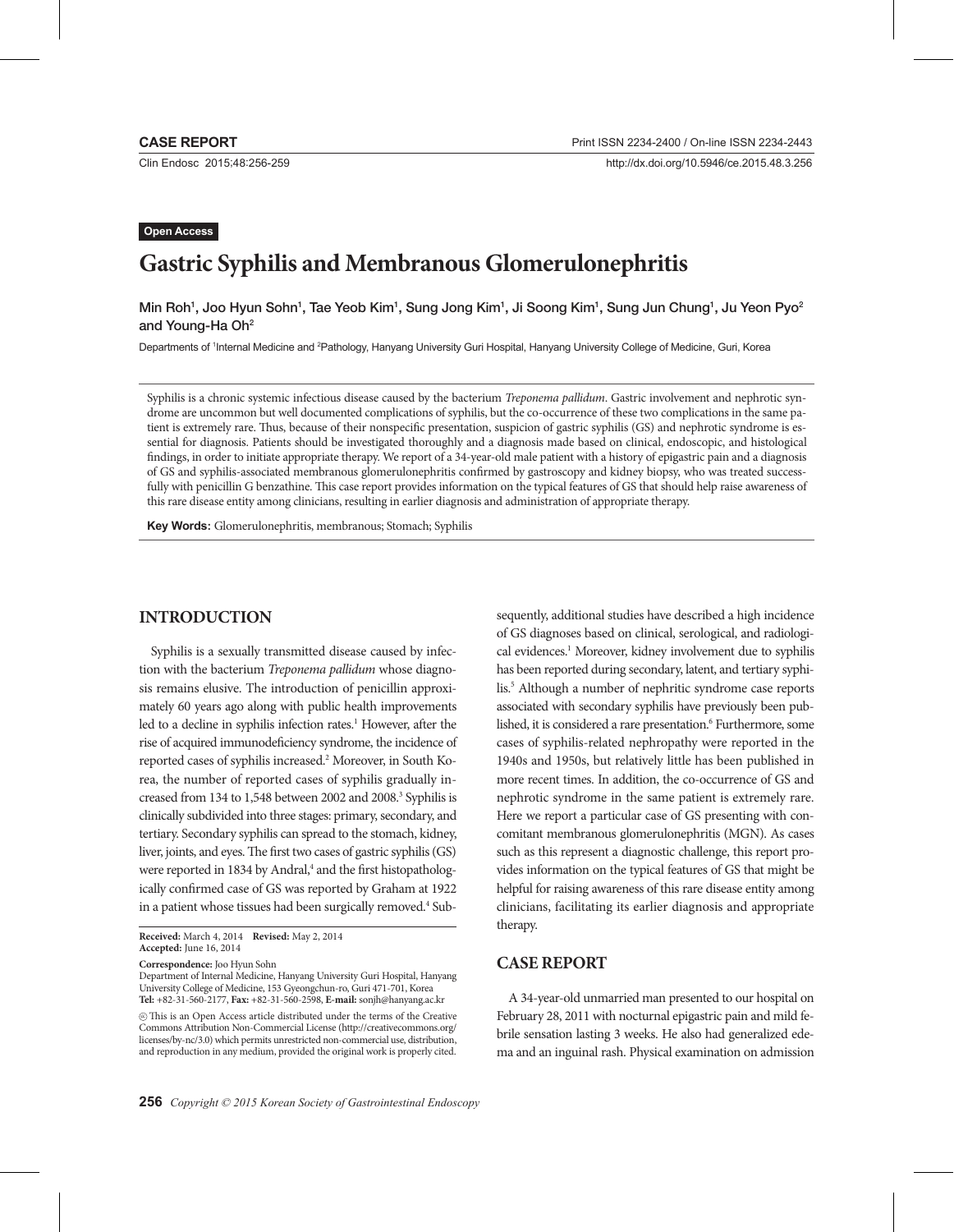revealed a blood pressure of 110/70 mm Hg, heart rate of 82 beats per minute, respiration rate of 14 breaths per minute, body temperature of 36.8°C, and 1+ pitting edema below the

knee. No oral or genital lesions were observed. He did not have any important personal, family, hospitalization, surgery, or other diseases history. His last sexual encounter was with a woman approximately 2 months previously.

The patient initially underwent an endoscopy for the evaluation of epigastric pain. Multiple ulcers and erosions, extending from the cardia to the pylorus, were observed on upper endoscopy (Fig. 1). The gastric mucosa was thickened and friable, and associated with the ulcer lesions. Histologically, the biopsied tissue revealed gastric ulcer and diffuse active gastritis with dense plasma cell infiltration, as well as variable numbers of lymphocytes and neutrophils. Although no endarteritis or endophlebitis were observed, owing to the superficial nature of biopsied tissue, silver staining was performed because of the suspicion of GS. Numerous spirochetes were detected within the lamina propria and between epithelial cells, confirming the diagnosis of GS. In addition, some *Helicobacter* organisms were also identified in the superficial mucus layer (Fig. 2).

Laboratory investigations revealed normal hemoglobin, hematocrit, white blood cell count, and liver function. The results for human immunodeficiency virus serology and hepatitis diagnostic panel were negative. The speckled and skeleton patterns of antinuclear antibodies were detected at a titer of 1:80 and 1:320, respectively. Anti-neutrophil cytoplasmic antibodies and complement levels were normal. The Venereal Diseases Research Laboratory (VDRL) syphilis serology test was positive, with a titer of 1:256, and the fluorescent treponemal antibody absorption (FTA-abs) and *T. pallidum* latex agglutination tests were also positive.

Urinalysis revealed 3+ protein without blood or red blood cells, and a 24-hour urine collection revealed 11.3 g of protein. Laboratory data showed blood urea nitrogen, creatinine, and albumin values of 19 mg/dL, 1.2 mg/dL, and 1.8 g/dL, respectively. Serum total cholesterol and triglycerides were elevated, with values of 301 mg/dL and 202 mg/dL, respectively. At this stage, we suspected nephrotic syndrome secondary to syphilis, and a diagnostic kidney biopsy was performed.

The renal biopsy revealed slight thickening of glomerular capillary walls with segmental subepithelial 'pores' on tangentially cut sections on silver staining, but the mesangium was not expanded. Weak granular immunoglobulin G (IgG) and C3 staining along the glomerular capillary walls was observed on immunofluorescence microscopy. However, IgA, IgM, C1q,



**Fig. 1.** Gastroscopic findings. Multiple irregular, shallow ulcers covered with whitish exudates and central depression in the (A) antrum, (B) body, and (C) cardia.



**Fig. 2.** Histologic findings of gastric biopsy. (A) Marked severe inflammation with lymphoplasmacytic infiltrates (H&E stain, ×400). (B) Numerous spirochetes are present between foveolar epithelial cells (Warthin-Starry stain, ×1,000).

**257**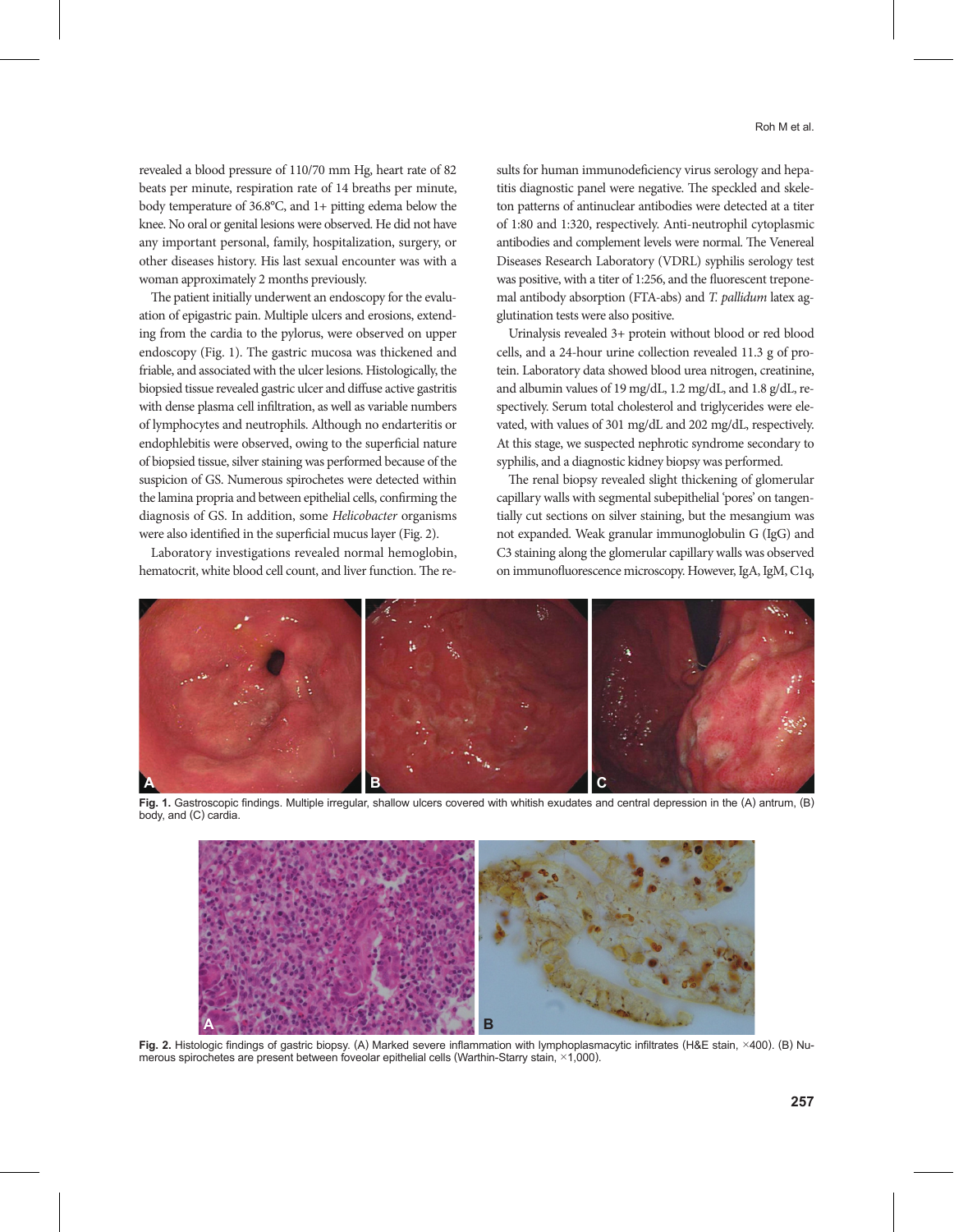

**Fig. 3.** Histologic findings of kidney biopsy. (A) Light microscopy showing slight thickening of the glomerular capillary walls (Periodic acid-Schiff stain, ×400). (B) Immunofluorescence showing weak granular staining for immunoglobulin G along the capillary walls (×400).

and C4 staining was negative. Electron microscopy (EM) could not be performed because the EM sample did not include the glomerulus (Fig. 3).

Correlation of clinical and serological findings with gastroscopy and renal biopsy results was consistent with GS and MGN secondary to syphilis. The patient was treated with 2.4 million units of penicillin G benzathine, leading to resolution of his clinical symptoms, including epigastric pain, skin rash, and generalized edema. The proteinuria also improved, with a reduction in the 24-hour urine protein values from 11.3 to 0.7 g after penicillin G treatment.

# **DISCUSSION**

GS most commonly affects young adults in their second to fourth decade of life. Although GS patients generally experience epigastric pain, anorexia, early satiety, nausea, vomiting, and weight loss,<sup>7,8</sup> these symptoms rarely contribute to GS diagnosis.<sup>1</sup> A systematic review published in 2010 showed that the majority of patients with GS had no clinical history (87%) or physical examination results (56%) compatible with syphilis. Moreover, as no clear diagnostic criteria exist, establishing relevant associations between the medical, sexual history, and physical examination is important for diagnosis. Moreover, as symptoms are nonspecific, a high degree of diagnostic suspicion is especially required. As gastric involvement is usually seen after secondary syphilis when the spirochetes spread via the circulation, after considering the timing of past intercourse in our patient history, we estimated that he had secondary stage syphilis.

Different types of endoscopic findings have been reported in GS. Most patients show more than one lesion type, including multiple ulcerations (48%), nodular mucosa (26%), erosions (24%), large ulcers (24%), thickened folds (17%), narrowing and rigidity (17%), and mass lesions (2%).<sup>1</sup> Hypertrophy of the rugae at the antral and prepyloric regions is a common

endoscopic finding. Moreover, rugal hypertrophy and poor distensibility may lead to misdiagnosis of scirrhous carcinoma or lymphoma.<sup>9</sup> A reddish purple stomach color is thought to be characteristic of GS by some authors.<sup>10</sup> In our case, upper endoscopy revealed multiple irregular, shallow ulcers covered with whitish exudates and a central depression ranging from 0.5 to 2 cm in diameter in the antrum, body, and cardia, abruptly ending at the pyloric level. Complications including gastric hemorrhage, perforation, and gastric outlet obstruction have also been reported, but are less common.<sup>11</sup> Spirochetes detection on silver staining is difficult in a background of elastic and reticulum fibers. Nevertheless, a positive finding of mucosal spirochetes on silver staining is considered an important diagnostic tool for GS. In our case, the patient was diagnosed with GS after a positive finding on silver staining. Histopathological analysis findings compatible with endo-

vasculitis include arterial wall and submucosal layer thickening, perivascular cell infiltrate, diffuse lymphocytes, and plasmocytes infiltrate. Although vasculitis, manifested by endarteritis or endophlebitis, is a typical finding in other sites, it is rarely observed in gastric samples, probably because endoscopic biopsies do not reach the submucosal layer.

The nephrotic syndrome that occurs in patients with syphilis is the most common clinical sign that occurs in 0.3% of patients with syphilis,<sup>12</sup> and results from the growth of syphilis bacteria in the kidney. The mechanism of renal injury associated with syphilis involves an immune complex-mediated glomerulonephropathy, with MGN being the most common. However, in Korea, only one case of concurrent GS and nephrotic syndrome was reported by Kwon et al.<sup>13</sup> in 2004.

In our case, the patient was diagnosed by using serology, gastroscopy, and renal biopsy, and his clinical symptoms and laboratory findings completely improved after penicillin treatment. Even though GS and MGN caused by syphilis are rare, it is important to emphasize this particular case owing to its diagnostic difficulty. Furthermore, as syphilis prevalence has